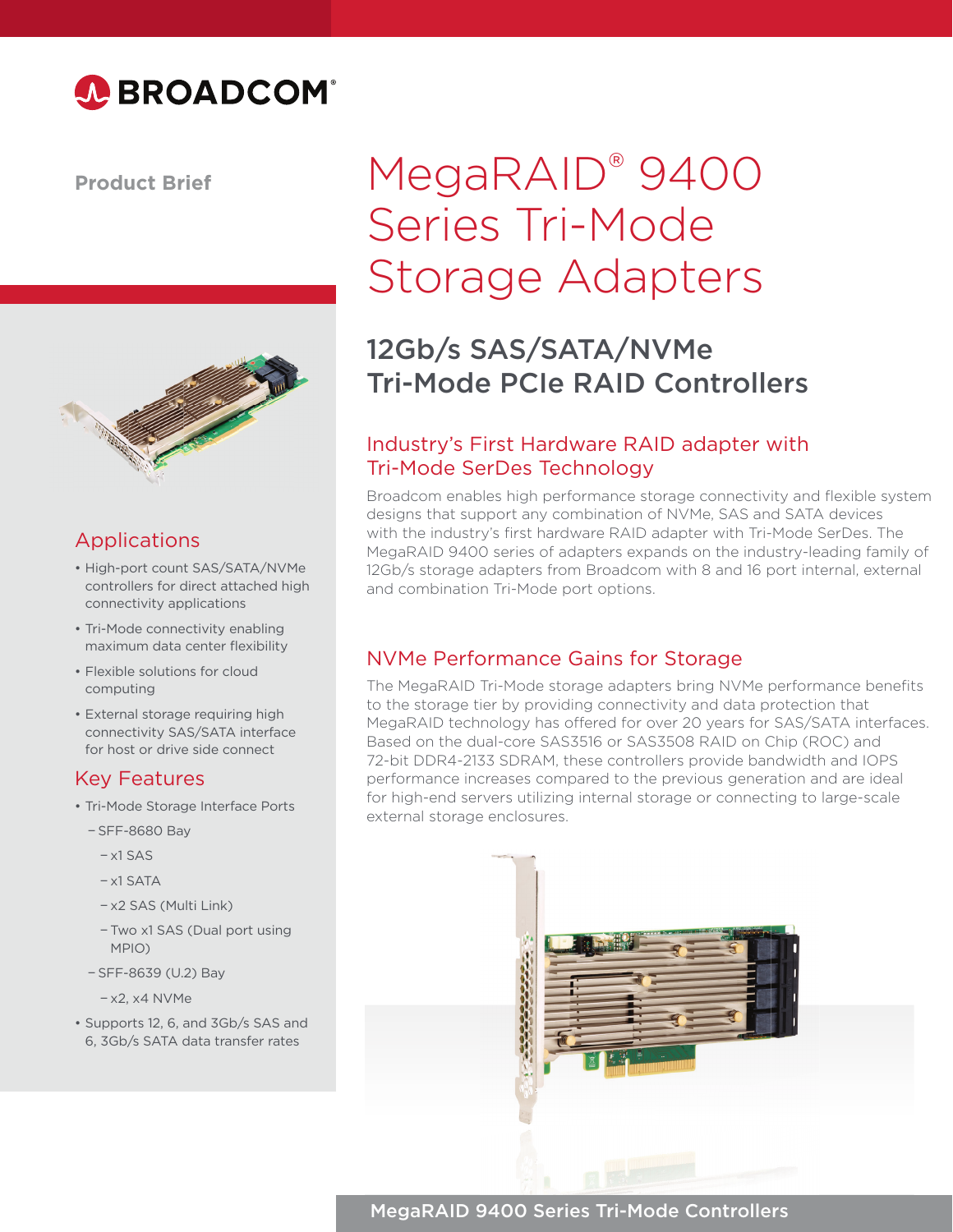#### Key Features (Cont.)

- Up to 8 storage interface PCIe links. Each link supporting x4 or x2\* link widths up to 8.0 GT/s (PCIe Gen3) per lane
- SFF-9402 Compliant, Connector Pin-out
- SFF-8485 Compliant, SGPIO
- RAID levels 0, 1, 5, 6\*, 10, 50 and 60\*
- CacheVault flash back-up at power fail
	- − Supports bad block management
- PCIe 3.1 Host Interface
	- − Supports x8, x4, x2, x1 PCIe lanes at a transfer rate up to 8.0 GT/s per lane, full duplex
	- − Lane and polarity reversal
	- − Variable PCIe bandwidth negotiation

• \* Not applicable to 9440-8i.

#### Endless design flexibility using Tri-Mode Controllers

Broadcom's Tri-Mode SerDes Technology enables operation of NVMe, SAS, or SATA storage devices in a single drive bay. A single controller can operate in all three modes concurrently servicing NVMe, SAS, or SATA drives. The controller negotiates between the speeds and protocols to seamlessly work with any of the three types of storage devices. Tri-Mode support provides a non-disruptive way to evolve existing data center infrastructure. By upgrading to a Tri-Mode controller, users can expand beyond SAS/SATA and use NVMe without major changes to other system configurations.